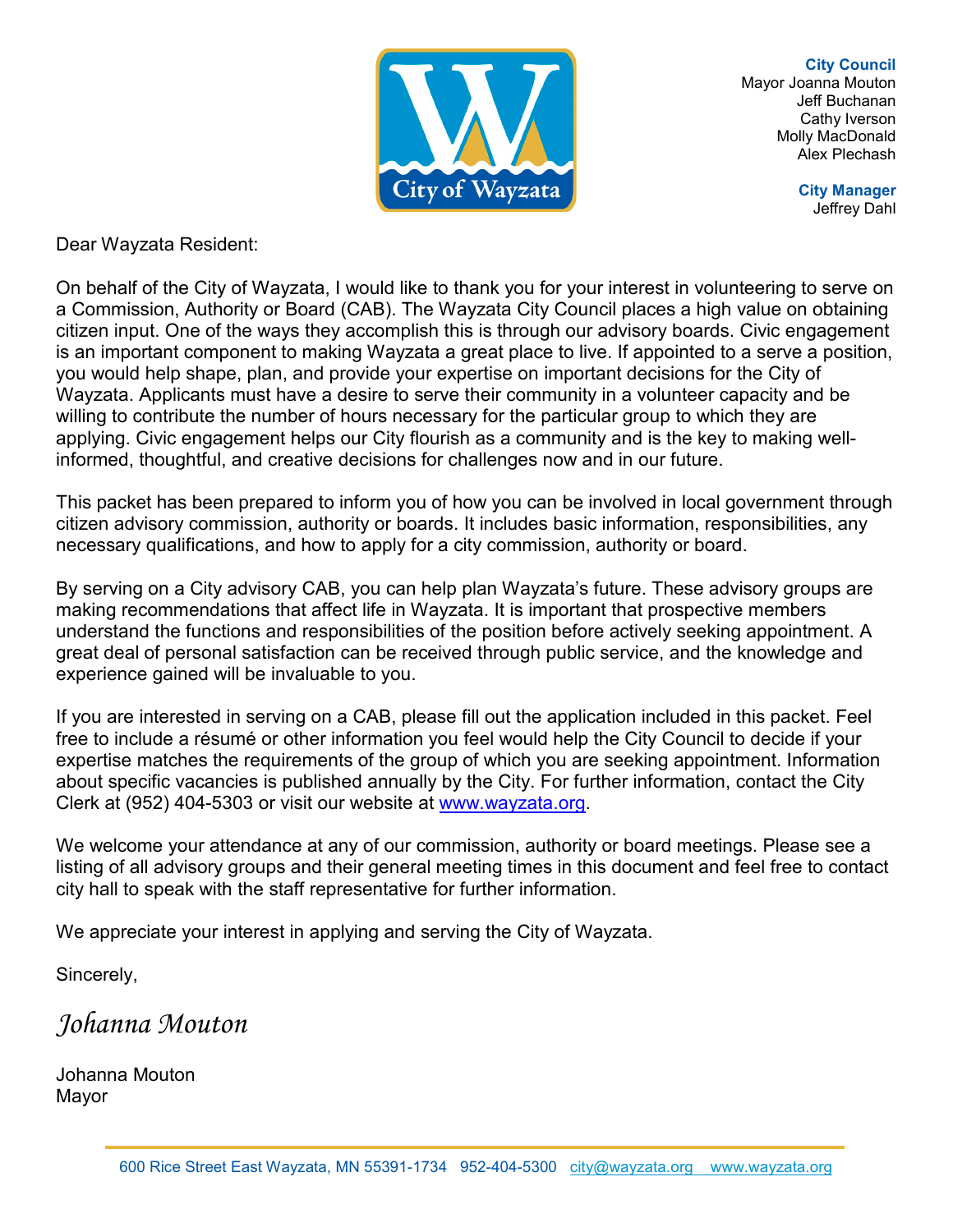Service to Your Community: Commission, Authority, or Board Application Packet

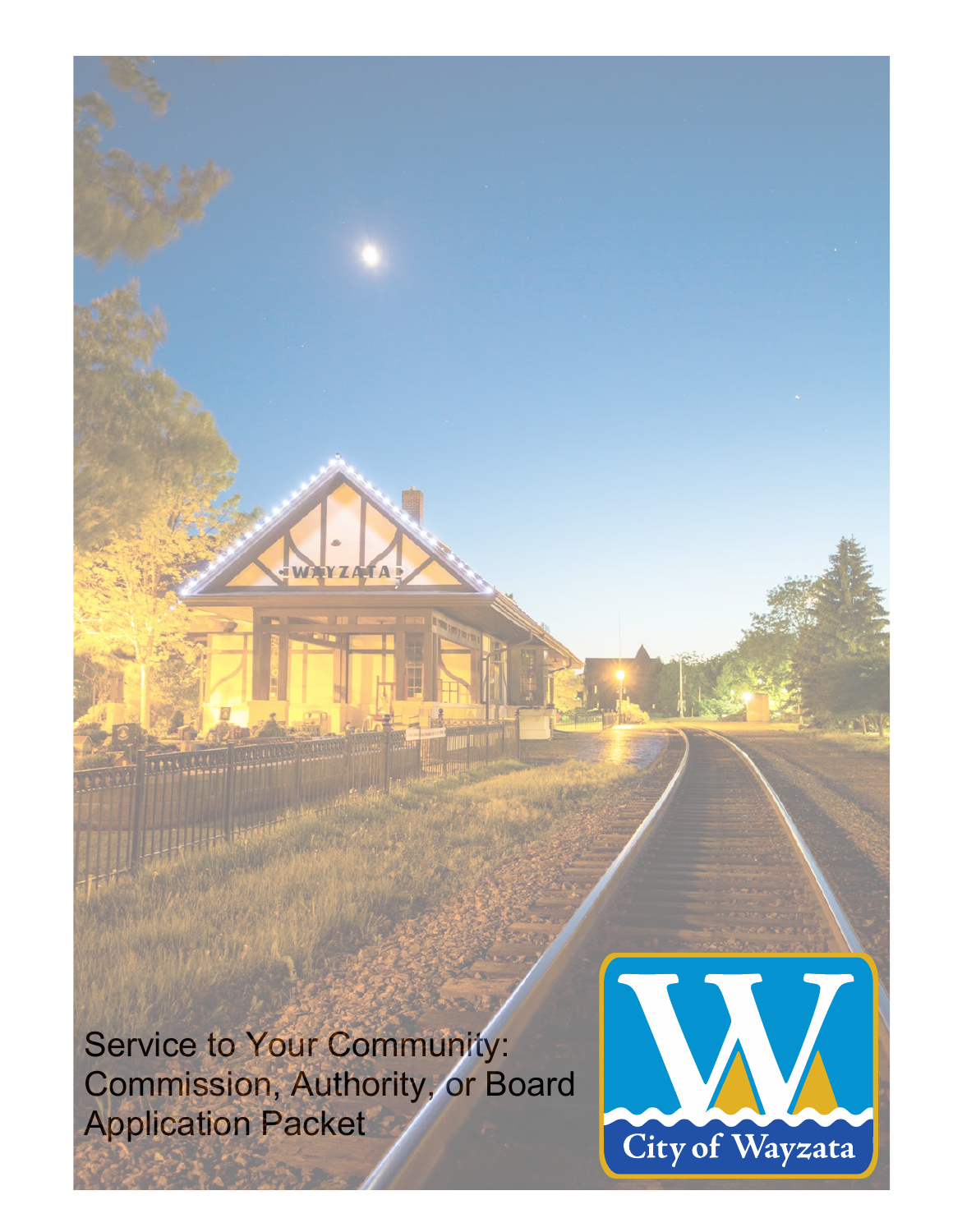

**City of Wayzata** Commission, Authority or Board (CAB) DESCRIPTIONS OF CAB ROLES & OUTLINE OF DUTIES

#### **Charter Commission**

The Charter Commission's function is to continue to study the local charter and government. State law and Wayzata's Charter require a complete and active Charter Commission. It is essential to the process of revising, updating and amending the City's Charter. The Commission meets semiannually or as necessary.

Preferred candidates will have a background and interest in how local governments operate. After an application and interview process with the Wayzata City Council, the Council suggests eligible nominees to the District Court for consideration. The Chief Judge appoints new members every two years. The Commission is comprised of between seven and fifteen members who serve four-year terms. Commissioners must be a qualified voter of the City.

### Energy & Environment Committee



In October 2019, the Wayzata City Council established the Energy and Environment Committee. The Committee will make recommendations to the City Council that can inform environmental priorities into City departments and operations.

Recommendations will emphasize cost saving opportunities for the City.

The research of the Committee will pertain to:

- $\triangleright$  Renewable energy options for the City and community
- $\triangleright$  City purchasing practices and operations to best conserve energy and save money
- $\triangleright$  City Code changes to reflect best sustainability building and design practices
- $\triangleright$  Ways the City and community can reduce greenhouse gas emissions
- $\triangleright$  Ways the City and community can reduce waste
- $\triangleright$  Initiatives for improved water quality and conservation
- $\triangleright$  Ways to educate the public on energy conservation and renewable energy
- $\triangleright$  Ways to implement the Energy Action Plan

The committee consists of up to seven members, which includes one student member. Regular members shall be residents of Wayzata or business owners within the City of Wayzata.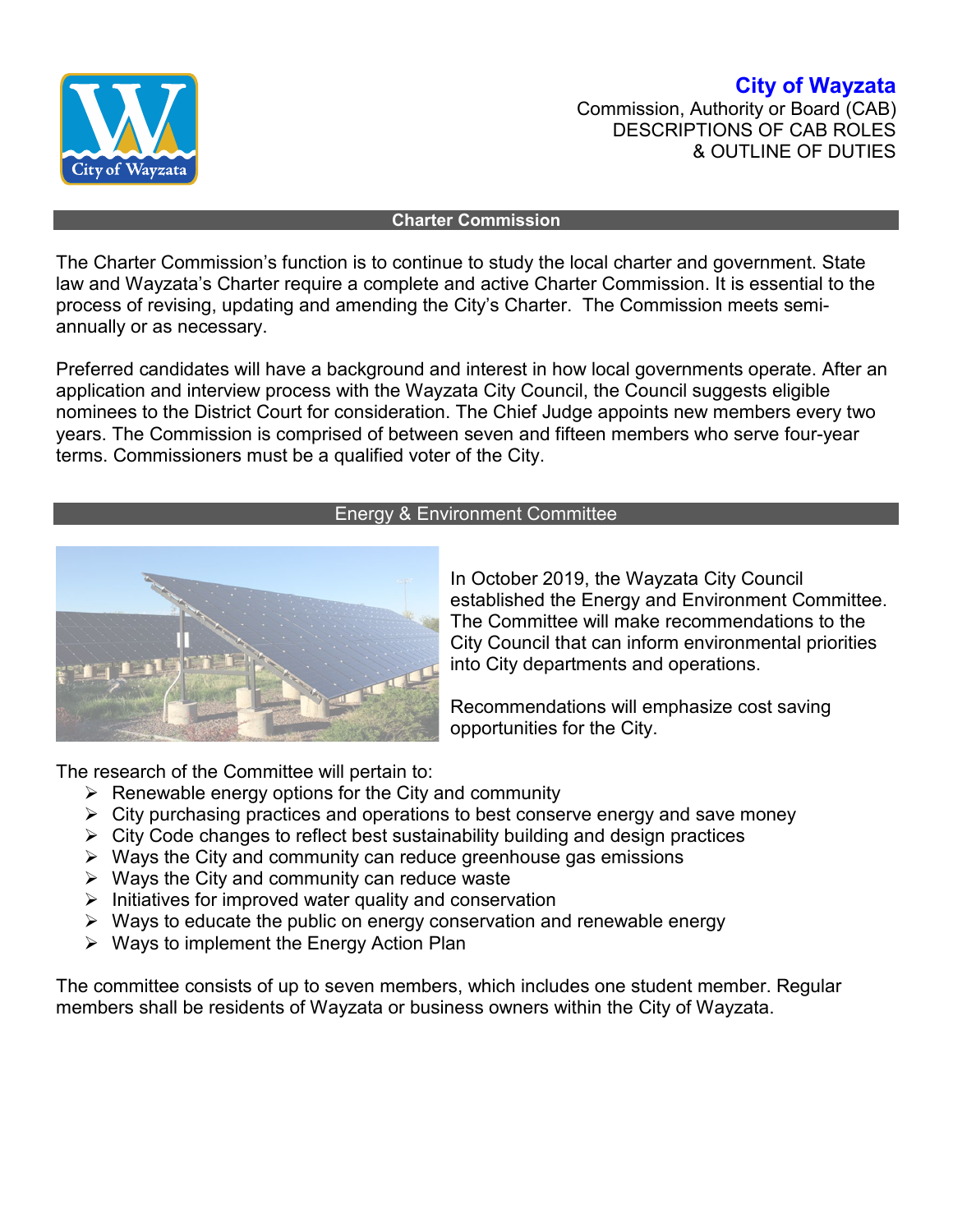### Heritage Preservation Board (HPB)

In September 1998, the Wayzata City Council adopted Heritage Preservation Ordinance which:

- Created an advisory Heritage Preservation Board
- $\triangleright$  Established criteria and a process for the City Council to designate Heritage Preservation Sites.
- Established oversight of designated Heritage Preservation Sites including the effect of designation, review of site alteration permits, and the criteria and process for the City Council to remove a Heritage Preservation Site designation.



The City Council approved the Depot as the City's first Heritage Preservation Site. The HPB consists of up to five voting members, and a minimum of three shall be residents. HPB candidates should have a strong knowledge of and interest in preserving Wayzata's heritage.



## Housing and Redevelopment Authority (HRA)

The HRA's mission is to assist the Wayzata City Council in addressing the City's housing and redevelopment goals and objectives in accordance with the Comprehensive Plan. The governing body consists of a five-member board of commissioners who are residents. The Wayzata City Council appoints commissioners. The HRA is a separate legal entity from the City Council guided by Legislative Statute. All HRA administrative and financial functions are performed by City staff. HRA meetings are usually held quarterly at 7:30 a.m.

The Wayzata HRA has been actively involved in authorizing the creation of several Tax Increment Financing Districts throughout the City:

- 1) Boardwalk/Nature Center closed 2001
- 2) Central Area Redevelopment District (CARD) I Closed 2009
- 3) Central Area Redevelopment District (CARD) II Closed 2012
- 4) West Lake Street Closed 2008
- 5) Widsten
- 6) Replacement District #5 (Bay Center)
- 7) Downtown West TIF District #6

Since the HRA's creation in 1967, the HRA has acquired property for the following projects: Boardwalk Low-income Senior Housing Apartments on Wayzata Boulevard, Lake Street Extension West of Ferndale, Heritage Park at Batson's Corner, and the Mill Street parking lot and ramp.

Examples of how tax increment funds have been used are to: finance streetscape improvements, sidewalk expansions, water, sewer, stormwater replacements and relocating utilities underground on or near Lake Street, additional parking spaces in the Carisch ramp, upgrades to the City's marina and beach area, public docks near the Depot and Broadway Ave., water treatment facility located on Lake Street West of Ferndale, parking lot and ramp on Mill Street, reconstruction of city roads throughout the city, and the library building.

Strong HRA candidates have experience with one or more of the following:

- Redevelopment, as a former Planning Commissioner/City Council member;
- Ability to understand complex financial tools such as tax increment financing; and
- Housing related issues.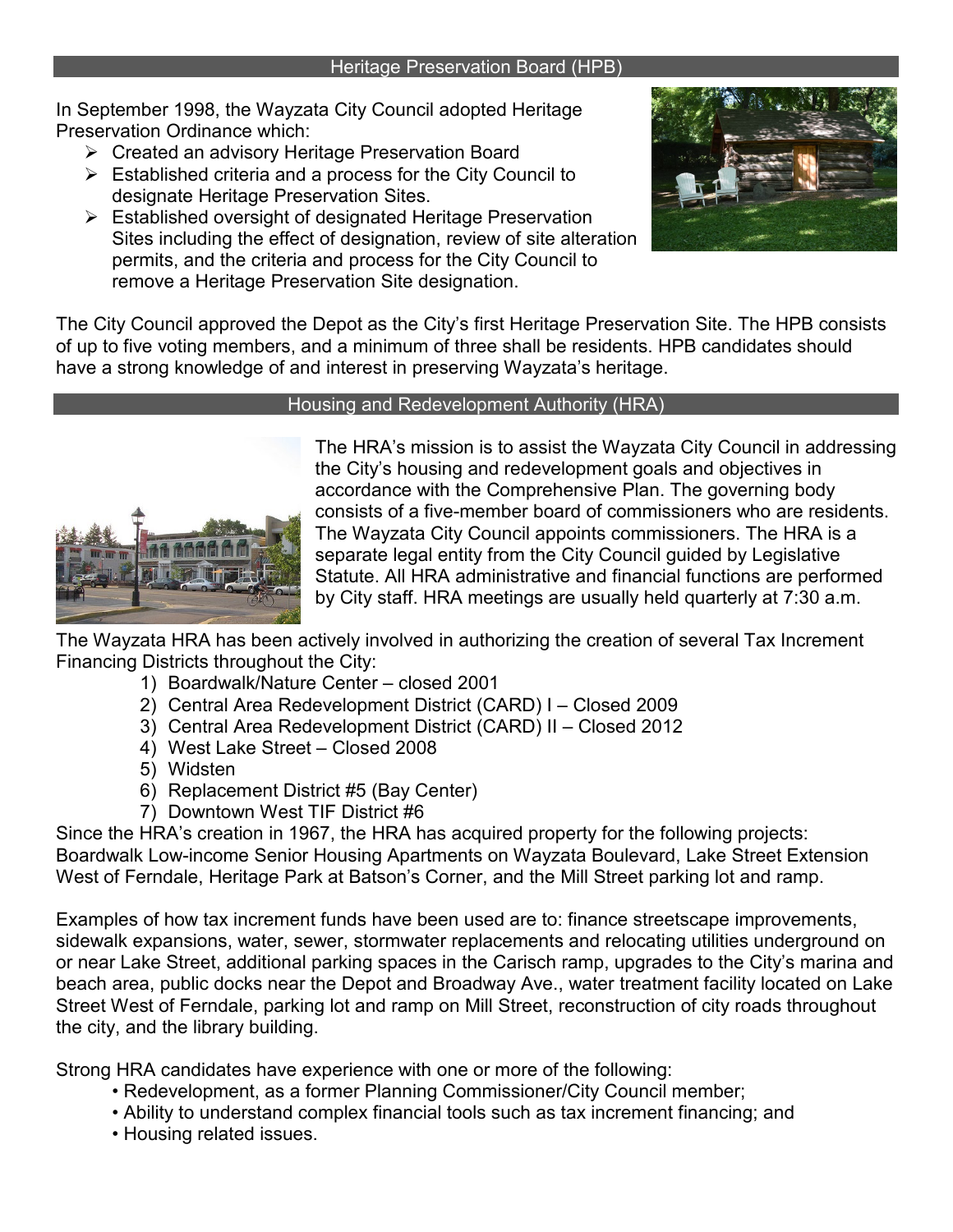### Lake Minnetonka Conservation District (LMCD)



The vision of the LMCD is "to protect and preserve Lake Minnetonka." The mission statement is to provide leadership in protecting, improving, and managing Lake Minnetonka.

The LMCD was created in 1967 by the Minnesota legislature to manage the surface use area on Lake Minnetonka on a number of activities. An example of these activities include the establishment of boating and navigational safety regulations, the management of Eurasian

watermilfoil (EWM), the management of regulations that apply to all dock structures (licensed and unlicensed) year round, and the licensing of watercraft for hire (charter boat) operations; including liquor licenses. In 1967, the pollution of sanitary sewer was at the forefront of the LMCD's concerns. Currently, the management of aquatic invasive species (AIS), in particular (EWM), and the prevention of new AIS, in particular zebra mussels, are a few of the issues of great interest to the LMCD.

Strong candidates should have the following background:

- A general knowledge of rules and regulations pertaining to Lake Minnetonka is preferred; and
- The ability to read and digest a large volume of information and
- The ability to regularly attend LMCD Board of Director Meetings; and
- A willingness to actively participate in some of the advisory committees facilitated by the LMCD.

There are 14 communities on Lake Minnetonka, with each community appointing a resident to the LMCD Board of Directors. LMCD Board Meetings are scheduled for the second and fourth Wednesday of each month at 7:00 p.m., at Wayzata City Hall.



### Parks and Trails Board

The Parks and Trails Board, working with staff, is an advisory board to champion parks and trails in the City and advise the City Council on issues related to park improvements, trail expansion, maintenance needs, programming, and master planning for all of Wayzata's the parks and trails, as well as how to allocate Capital Improvement Plan (CIP) funds.

The board is made up of five to seven members appointed by the City Council. One of these members may be a non-resident or

Wayzata based business owner. Advisory Board members are citizens appointed for staggered three-year terms.

Parks and Trails Board candidates should have knowledge of and an interest in Wayzata's parks and trails.

Parks and Trails Board meetings are held usually in the evening on the third Wednesday of each month.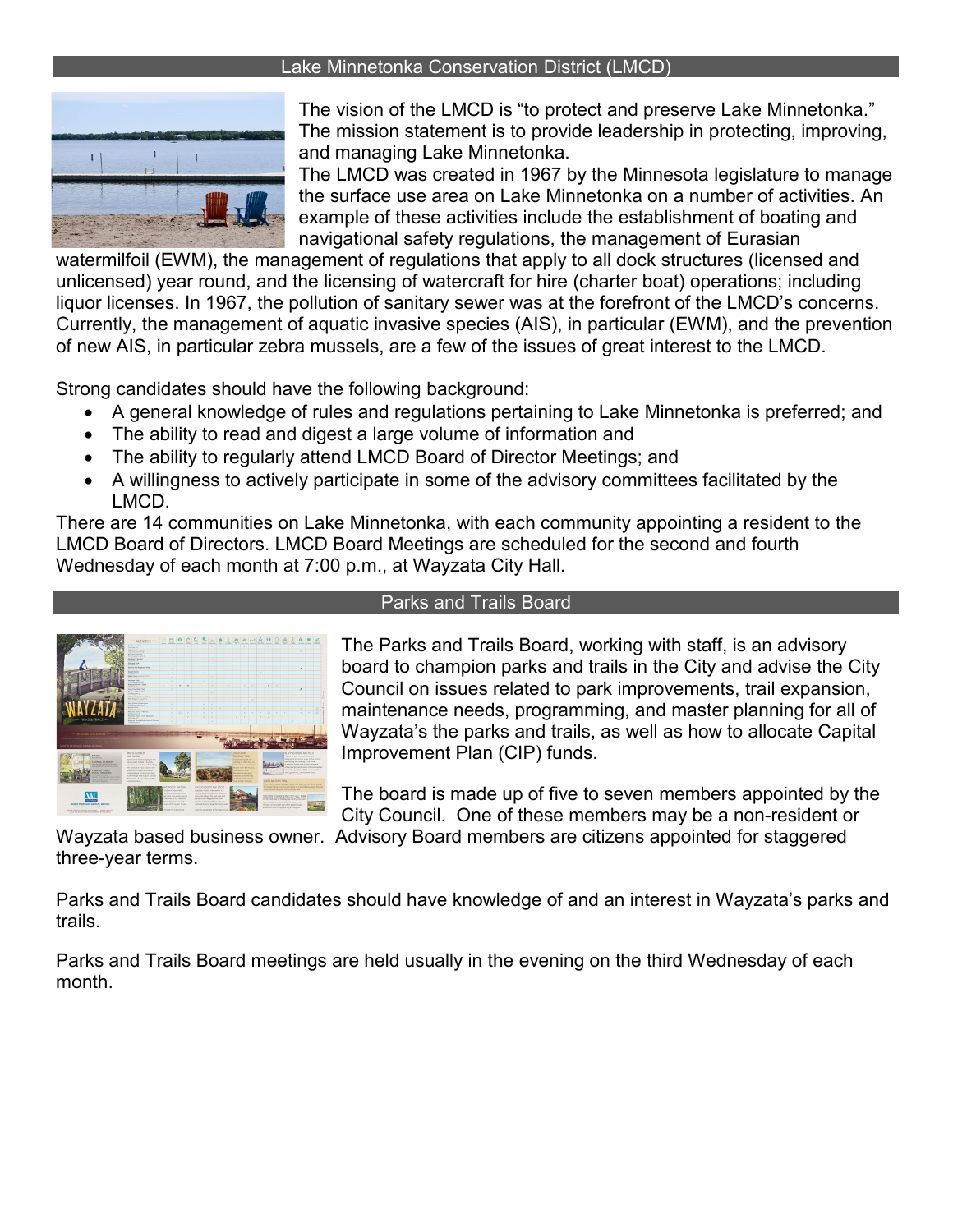### Planning Commission



The Planning Commission is an advisory board that reviews and studies land use and development applications, and makes recommendations to the City Council. The Planning Commission holds public hearings on all developments including applications for zoning amendments, variances, conditional use permits, and subdivisions.

The Planning Commission consists of seven residents who are eligible voters residing in the City of Wayzata. The seven member Planning Commission is appointed by the City Council to assist and advise the City Council in the administration of the Zoning Ordinance, Comprehensive Plan, Design Standards and Subdivision Ordinance and any other matters referred to it by the City Council.

The Planning Commission may hold public hearings and public informational meetings on other development matters deemed necessary by the City Council and may make recommendations regarding same.

Strong Planning Commission candidates have:

- The ability to read and digest a large volume of information
- A willingness to assert a position and the rationale behind it in a public forum
- Listen to feedback and comments from applicants, residents and other community stakeholders
- Ability to balance varying opinions and perspectives in making recommendations to the City Council

The Planning Commission meetings are held in the evening usually on the first and third Monday of each month.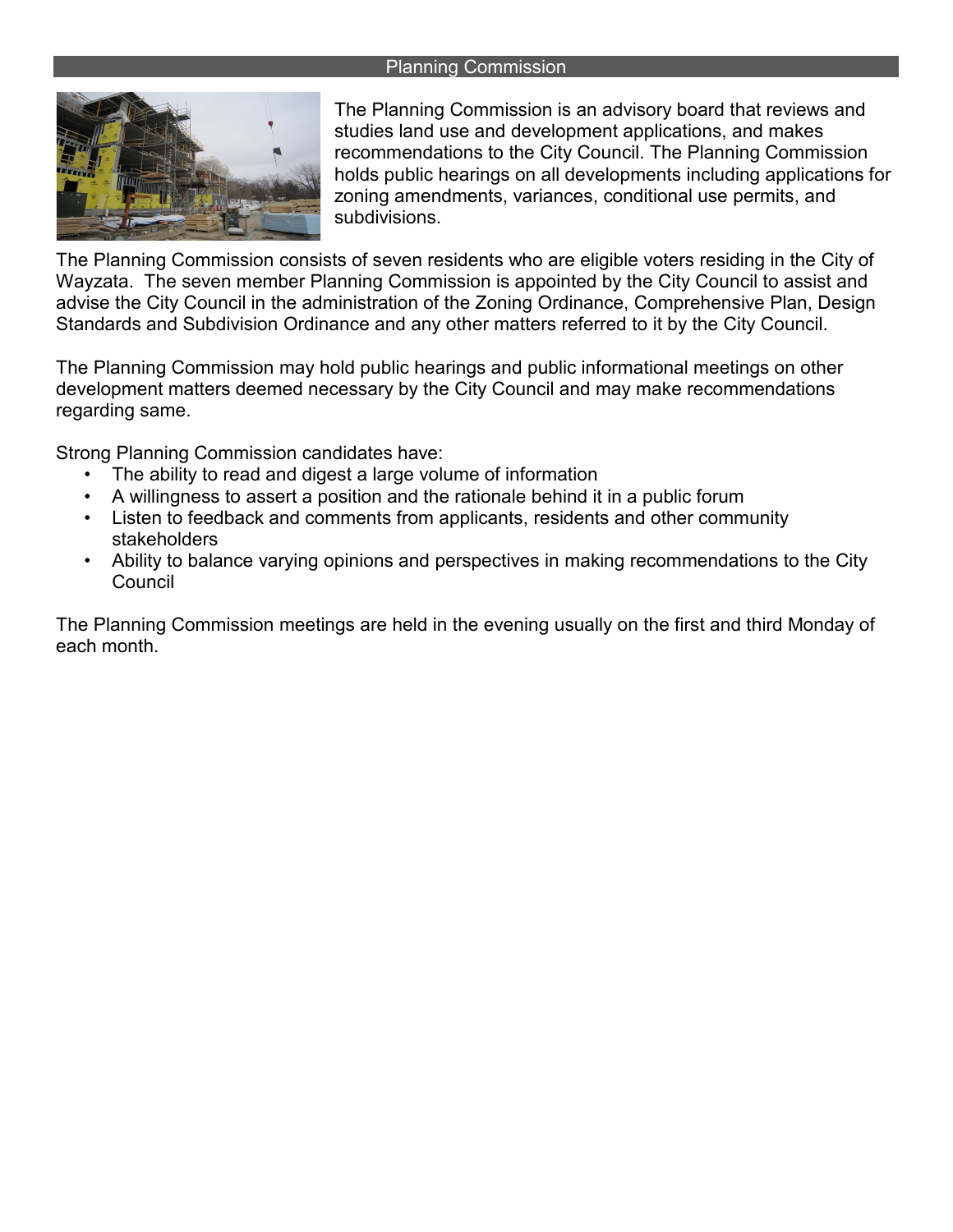**City of Wayzata**



## **APPLICATION FOR APPOINTMENT TO CITY COMMISSION, AUTHORITY OR BOARD**

#### **2022 Commission, Authority, or Board Application**

Eligible applicants may apply for appointment to any of the advisory boards established by the City Council. Please complete the following information, and attach extra sheets if necessary. You may also attach a resume if you wish. The selection process will vary by board and according to the number of applicants and vacancies, and includes interviews with candidates.

If you are applying for more than one position, please rank in the order of preference.

\_\_\_\_\_\_ Charter Commission (Multiple 4-year terms expiring Dec. 31, 2025)

Energy & Environment Committee (One 3-year term expiring Dec. 31, 2024)

\_\_\_\_\_\_ Heritage Preservation Board (Three 2-year terms expiring Dec. 31, 2023)

Housing & Redevelopment Authority (One 5-year term expiring Dec. 31, 2026)

Parks and Trails Board (Two 3-year terms expiring Dec. 31, 2024)

\_\_\_\_\_\_ Planning Commission (Two 3-year terms expiring Dec. 31, 2024)

### **Data Practices Advisory**

DATA PRIVACY NOTICE: Our application requests that you furnish both public and private information about yourself. Your name, address, current employment position, previous work history, education and training are public data under the Minnesota Data Act (Minn. Stat. Sect. 13.43, subd. 2 & 3). It is available to anyone who requests the information. The data you give us about yourself is needed to identify you and assist in determining your suitability for the commission, authority or board for which you are applying. This data is not legally required, but refusal to supply the information requested may affect the City Council's ability to evaluate your application. If you have concerns about providing any of the requested information, please contact the City Clerk at 952-404-5303.

### **Applicant Information**

| <b>First Name</b>     |                      | Last Name        | M.I. |
|-----------------------|----------------------|------------------|------|
| <b>Street Address</b> |                      | Apartment/Unit # |      |
| City                  | <b>State</b>         | Zip              |      |
| Daytime Phone         | <b>Evening Phone</b> | Mobile Phone     |      |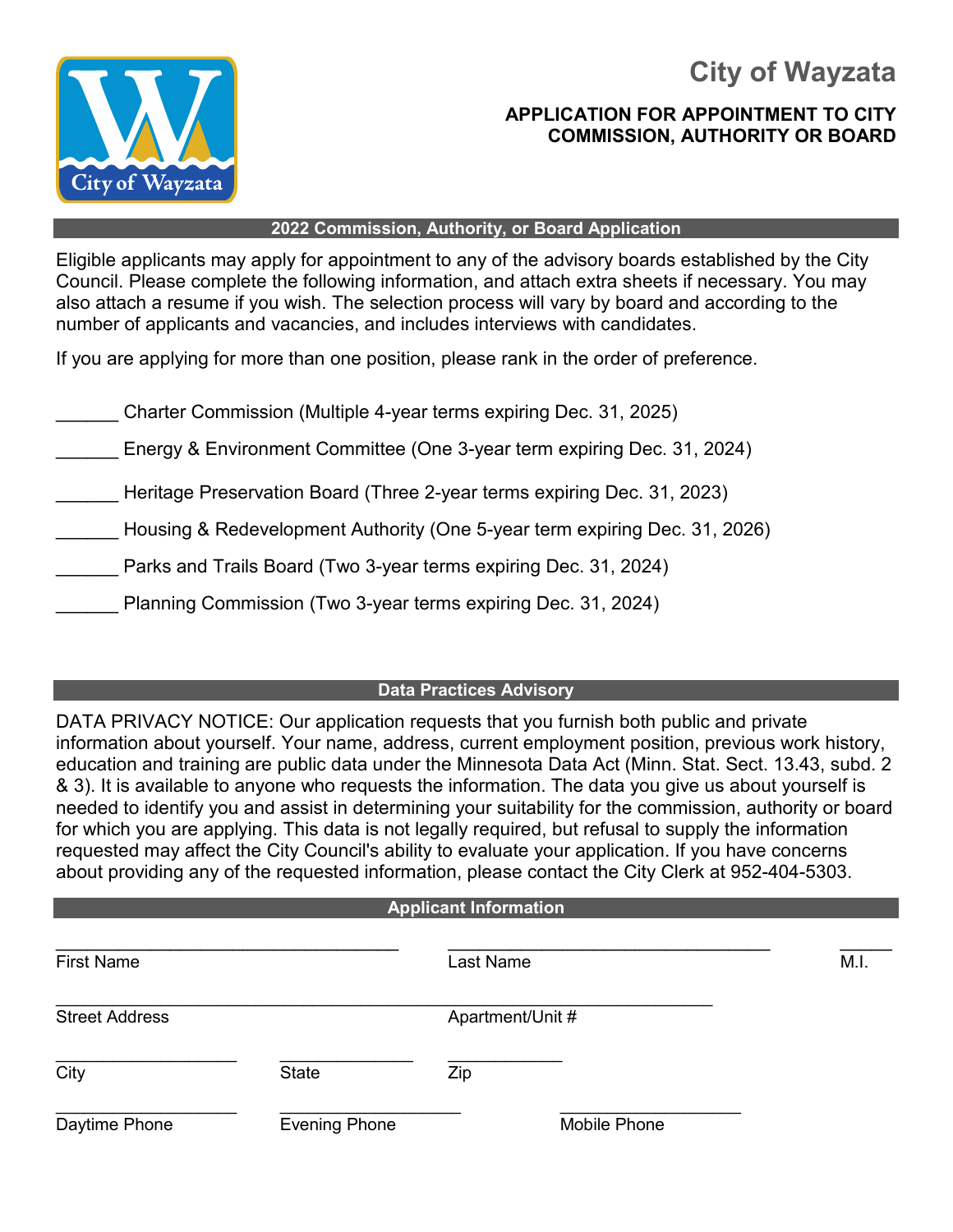| <b>Email</b> |  |  |
|--------------|--|--|

| □ Check here if you are not a Wayzata Resident                                                                                                                                                                                                                                                                                                                                                                              |
|-----------------------------------------------------------------------------------------------------------------------------------------------------------------------------------------------------------------------------------------------------------------------------------------------------------------------------------------------------------------------------------------------------------------------------|
| Do you have any current or prior service on a City Commission, Authority or Board?<br>$\rfloor$ Yes<br>No<br>If Yes, explain substantial and the state of the state of the state of the state of the state of the state of the state of the state of the state of the state of the state of the state of the state of the state of the stat                                                                                 |
| Have you or any of your family members been employed by the City of Wayzata or served on any<br>City Commission, Authority or Board?<br>∣ Yes<br>No                                                                                                                                                                                                                                                                         |
| Conflict of interest is defined as the participation in any activity, recommended action, or decision<br>from which the individual had or could have the potential to receive personal gain, whether it be direct<br>or indirect. In accordance with this definition, do you have any legal or equitable interest in any<br>business, however organized, which could be constructed as a conflict of interest?<br>Yes<br>No |
| I agree to refrain from voting on issues where I have a conflict of interest.<br>Yes<br>No                                                                                                                                                                                                                                                                                                                                  |
| I agree to read the agenda material provided prior to the Commission, Authority or Board meetings so<br>that I am prepared to participate in discussion.<br>Yes<br>  No                                                                                                                                                                                                                                                     |
| I agree to offer discussion on the pros and cons of the policy/issue being discussed and agree to<br>refrain from personal criticism directed toward citizens, applicants, fellow Commission, Authority or<br>Board members and staff.<br>Yes<br>No                                                                                                                                                                         |
| I agree to contact and notify in advance the appropriate staff person when I cannot attend a regularly<br>scheduled meeting.<br>Yes<br>No                                                                                                                                                                                                                                                                                   |
| <b>Experience, Education and Related Activities</b>                                                                                                                                                                                                                                                                                                                                                                         |
|                                                                                                                                                                                                                                                                                                                                                                                                                             |
|                                                                                                                                                                                                                                                                                                                                                                                                                             |
|                                                                                                                                                                                                                                                                                                                                                                                                                             |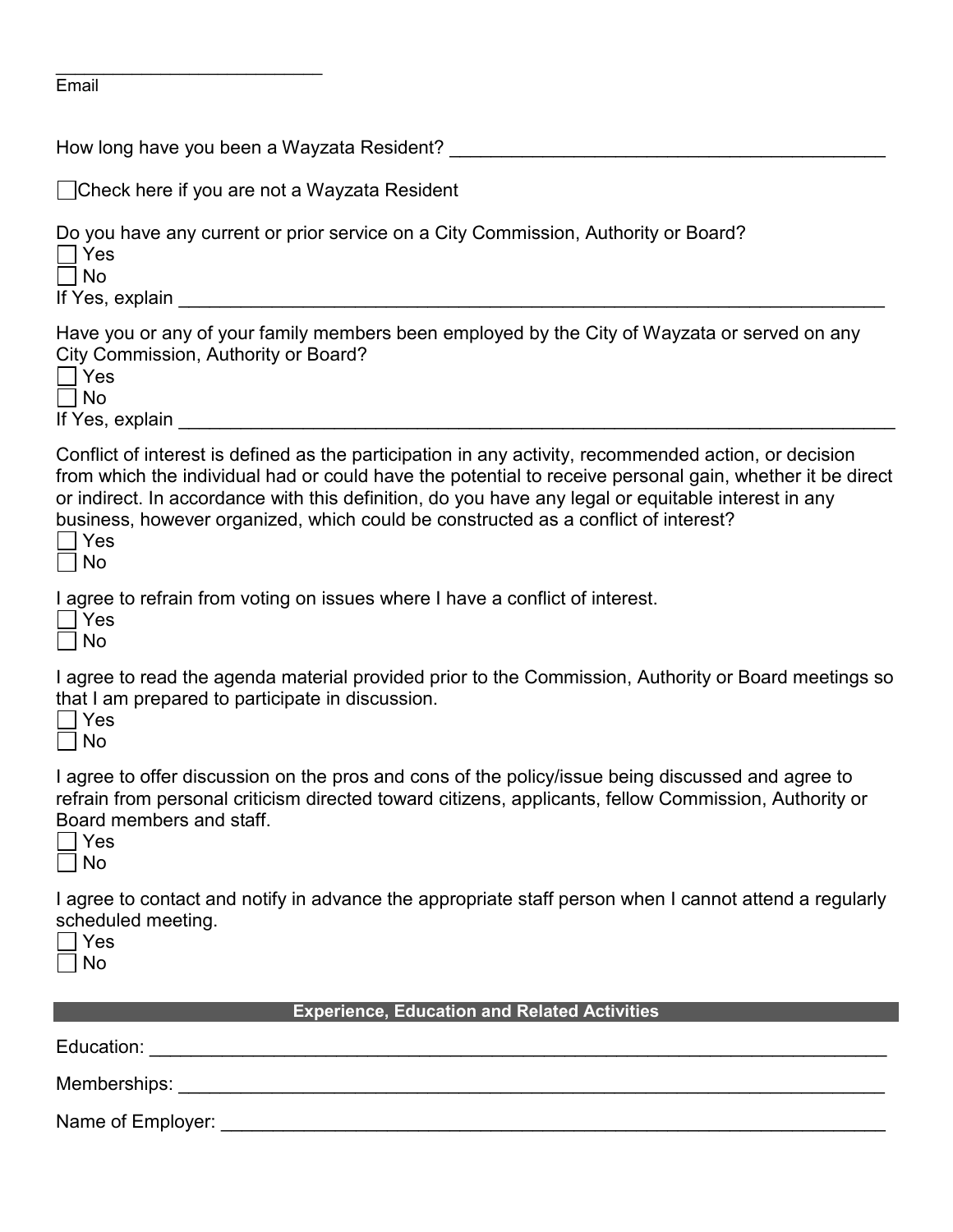| Occupation: |  |  |  |  |  |  |  |
|-------------|--|--|--|--|--|--|--|
|             |  |  |  |  |  |  |  |

Does your work require you to travel? If so, please select the category that best fits your travel frequency.  $\Box$  A great deal Periodically Very Little None

Community Service, Civic and Professional Activities:

## **Additional Information (attach additional sheets if necessary):**

What is your primary interest in serving on a Commission, Authority or Board?

What strengths and abilities would you bring to the CAB? Do you have any special interests or training which you feel a particular board or commission could use?

As a CAB member, are there any issues that might cause conflict between civic responsibility and personal/professional interests?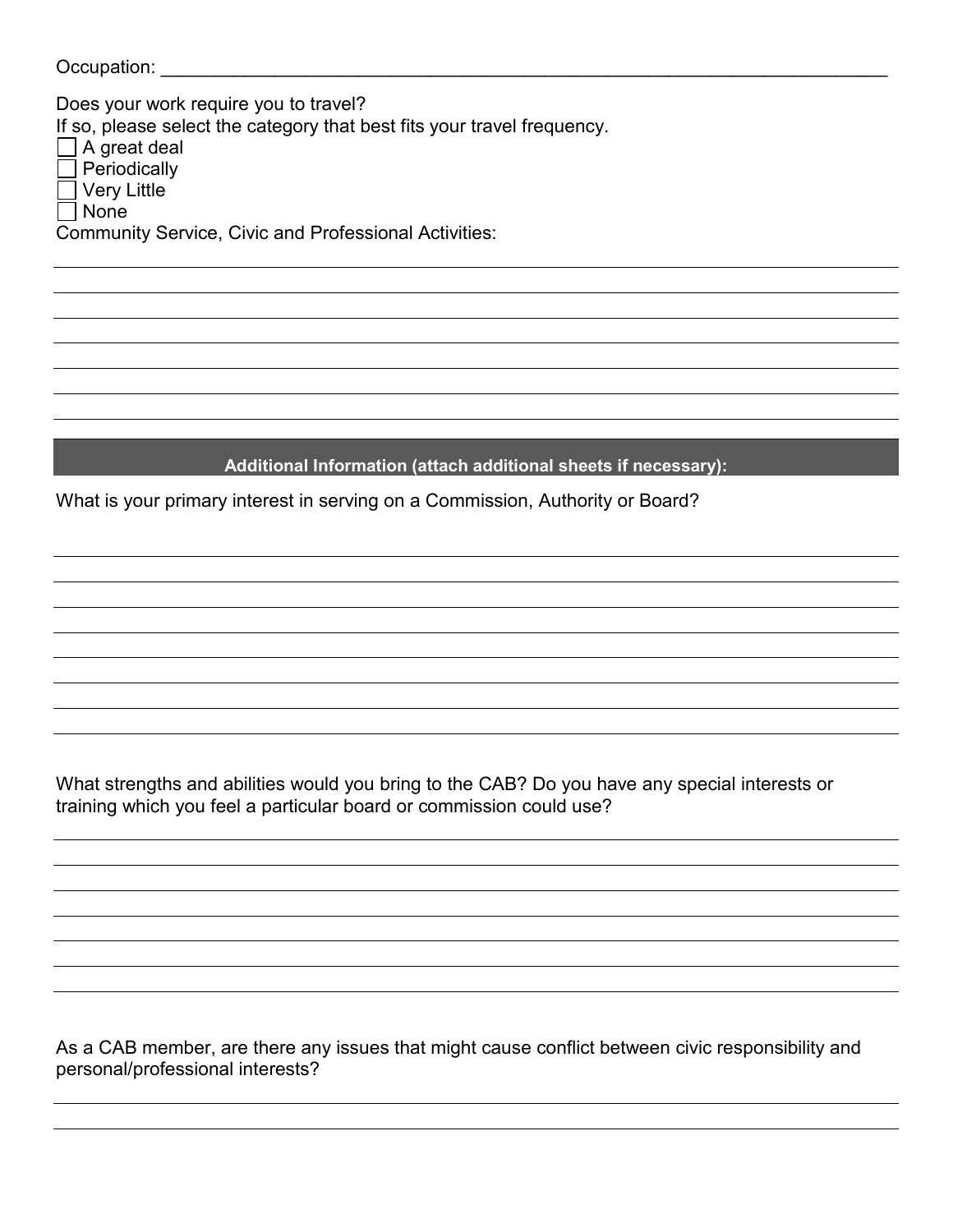# **Public Contact Information and Disclaimer**

The following contact information may be given to residents/others should they want to reach you.

*I authorize the City of Wayzata to share my public contact information with others. Please check the box above to affirm that you have read this notice.*

### **Application Signature**

*Thank you for your interest in serving on a Commission, Authority or Board for the City of Wayzata.*

Signature: **Date: Contract Contract Contract Contract Contract Contract Contract Contract Contract Contract Contract Contract Contract Contract Contract Contract Contract Contract Contract Contract Contract Contract Cont** 

## **Return completed application by November 19, 2021 by 11:00 a.m. to:**

City of Wayzata Kathy Leervig, City Clerk 600 Rice Street East Wayzata, MN 55391 (952) 404-5303 kleervig@wayzata.org

*The selection process will vary according to the number of applicants and vacancies, and may not include interviews with all candidates.*

Phone: Email**:**